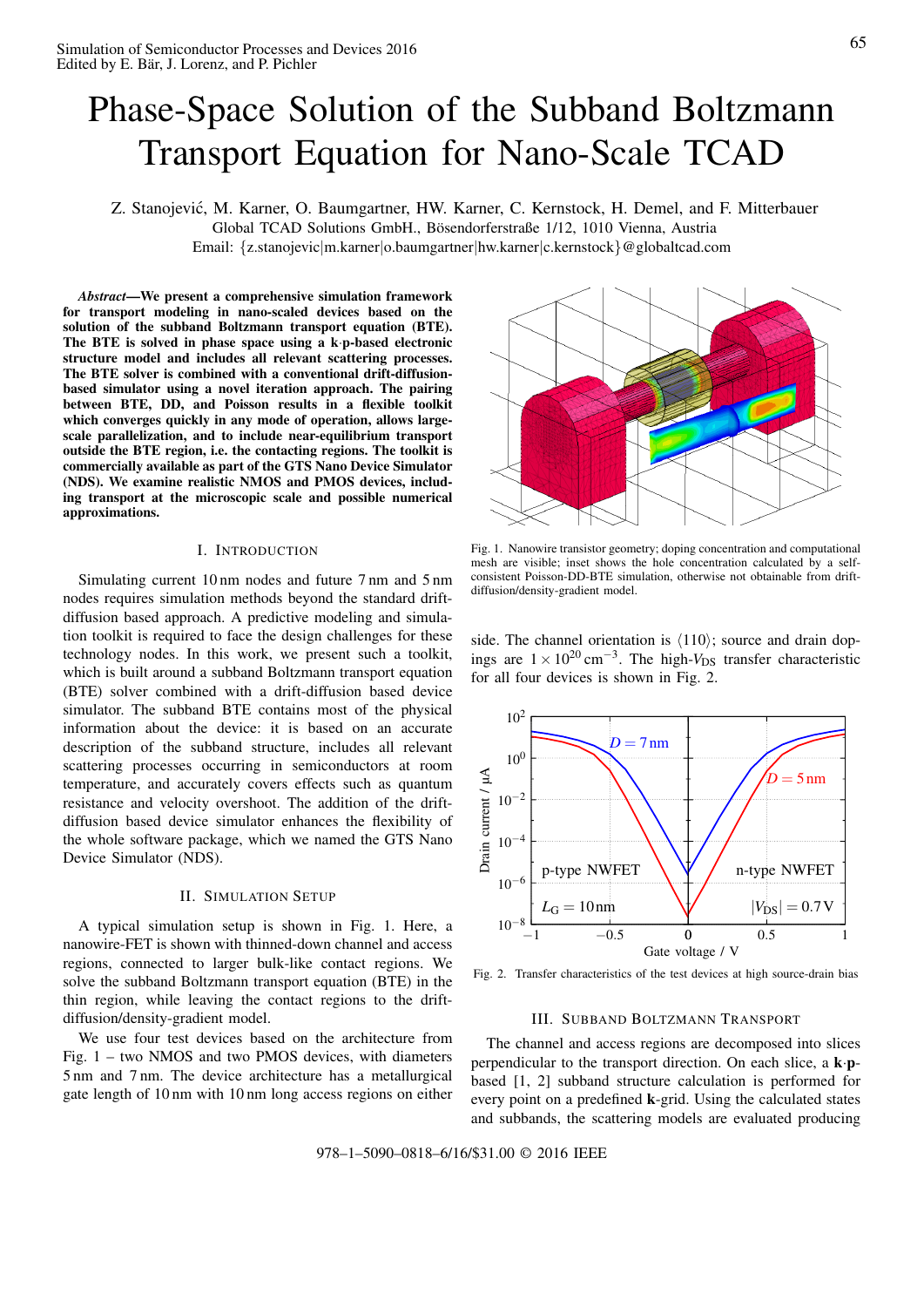

Fig. 3. Left: Phase-space representation of the lowest subband energy for the 7 nm thick NMOS device at  $V_{GS} = V_{DS} = 0.7V$  (see Fig. 2); Right: Phasespace representation of the scattering rate for the lowest subband of the same device

a scattering operator, i.e. a matrix with the transition rate from each state to any other accessible state on the k-grid [3, 4], including inter-subband and inter-valley transitions. The scattering processes included are [5] (i) non-polar acoustic phonons, (ii) non-polar optical phonons for intra and intervalley scattering, (iii) ionized impurity scattering as well as remote Coulomb scattering, and (iv) interface-roughness scattering [6].

The **k**-grids on each slice are combined to form a  $(\mathbf{r}, \mathbf{k})$ space, or *phase-space*, which is used to solve the BTE. For a device with a one-dimensional carrier gas, the phase space is a Cartesian product of *x*, the position along the channel axis, and *k*, the axial wave-vector, and can be displayed in a twodimensional plot. Figure 3 shows the the energy dispersion and the scattering rate of the lowest subband in their phase-space representation.

The ballistic probability flux between adjacent states on the phase-space-grid is computed which gives the *free-streamingoperator* of the BTE. One can imagine this procedure as precomputed Monte-Carlo table: the flux is evaluated by tracing a virtual particle for each state on the k-grid of one slice on its ballistic slice, until the particle hits a neighboring slice or the slice where it started.

With the ballistic probability fluxes and the scattering operators for every slice, the BTE can now be solved. A typical phase-space result of the BTE is shown in Fig. 4. The effects of scattering are clearly visible: the particles are partially reflected backwards, visible as mirror image of the ballistic jet, while also undergoing energy relaxation, visible as broadening of the distribution function's high-energy parts.

## IV. COUPLING WITH DEVICE SIMULATOR

Electronic structure calculation, scattering models, and BTE solution are implemented as part of the VSP simulator [7, 8]. To calculate a solution which is self-consistent with electrostatics, the device simulator Minimos-NT [9] is used. Minimos-NT first calculates an initial solution, then invokes



momentum

Fig. 4. Ballistic (left) and dissipative (right) electron distribution function in *phase space* for the 7 nm thick NMOS device at  $V_{GS} = V_{DS} = 0.7V$  (see Fig. 2); the bottom result includes non-polar phonon scattering, interface roughness scattering and impurity scattering.

VSP and passes the electrostatic potential and quasi-Fermi energies to it. VSP solves the BTE and converts the result into an *effective mobility* which reproduces the velocity profile from the BTE solution for the provided quasi-Fermi energy. The method [10] is derived from a similar approach known in Monte-Carlo simulation [11, 12]. Additionally, a quantum correction potential is computed from VSP's result in order to accurately reproduce confinement in Minimos-NT, also known as *self-consistent quantum correction* [10, 13].

Using this method, a converged result can be achieved in a few steps, as shown in Fig. 5. Furthermore, the method is robust enough to start from any bias condition, allowing to parallelize the calculation of the device's characteristics, enabling to calculate them typically below two hours on a cluster with 20 nodes.

#### V. DISCUSSION

Our approach includes a number of adaptive algorithms, which is also what sets our work apart from that of other authors. Most importantly, the number of calculated subbands is adapted to fill the potential profile up to a certain energy – usually a few  $k_B T$  above the top of the barrier (ToB). Looking at the potential in Fig. 5, it becomes obvious that while a few subbands may be enough at ToB to fill 0 .1 eV, many more subbands are needed to fill the 0 .7 eV potential drop towards the drain.

The quantitative error made by a limited number of subbands can be seen in Figs. 6 and 7. In the ballistic case it is enough to span a sufficiently large energy interval at ToB and keep that number of subbands constant throughout the device, as carriers do not scatter from one subband to another. In the dissipative case the error is much worse, as the absence of high-order subbands yields a reduced scattering rate, thereby leading to an overestimated velocity overshoot.

#### VI. CONCLUSION

We present a simulation framework based on the solution of the subband BTE, capable of simulating realistic sub-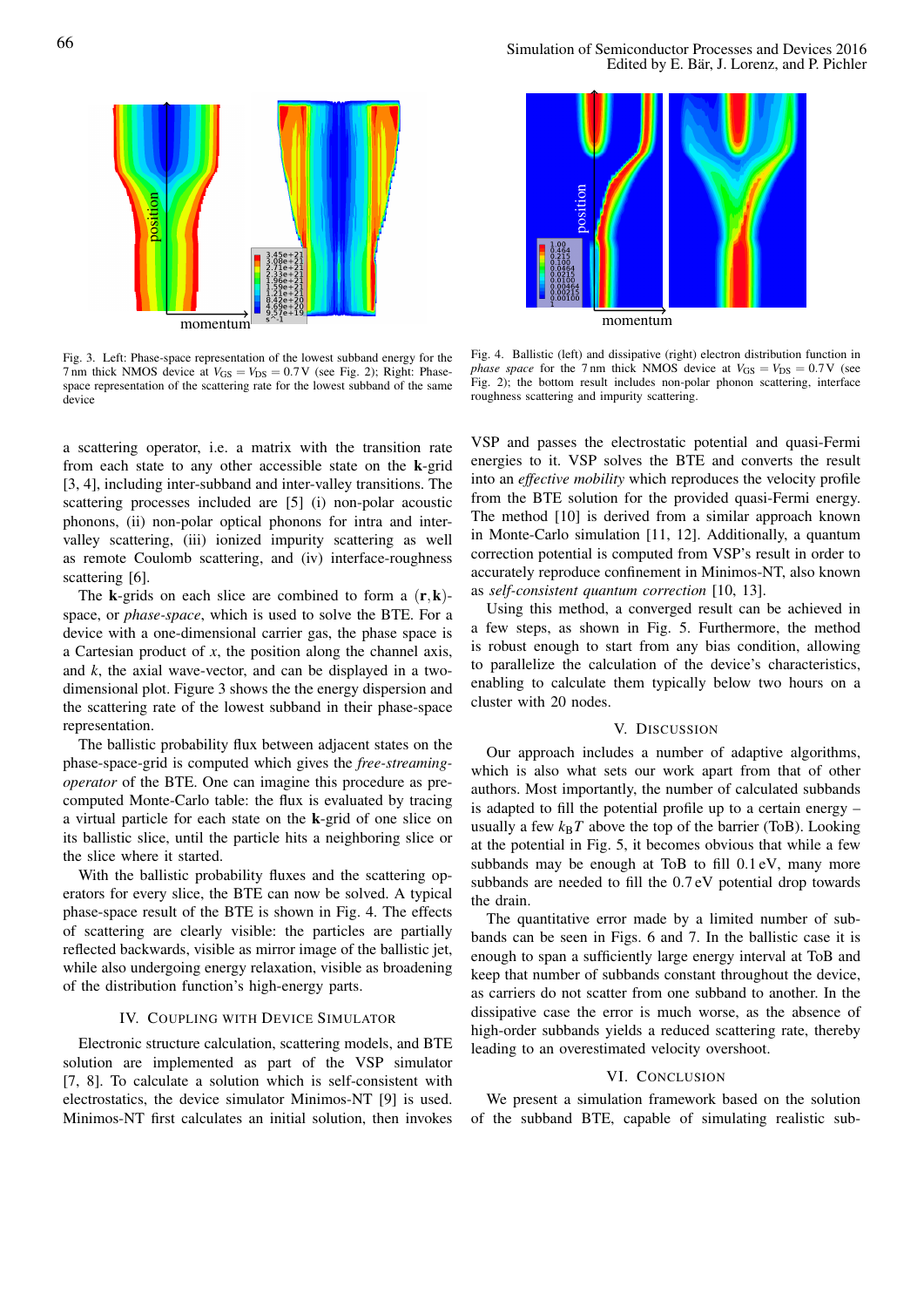

Fig. 5. Convergence behavior of the Poisson-DD-BTE loop; after three iterations the potential and Fermi energy are already close to the converged result.



Fig. 6. Average velocity without scattering (ballistic); by setting the number of subbands equal to the number of subbands needed to resolve the distribution function at the top of the barrier (ToB), the ballistic velocity profile is reproduced well. The unprimed valley in a  $\langle 110 \rangle$ -oriented channel is highly non-parabolic; while particle momentum increases during acceleration, the group velocity does not increase monotonically, hence no velocity overshoot can be observed for the unprimed valley.

10 nm devices. The approach is computationally robust and *adaptive*, thus allowing to cast reliable predictions of device performance.

#### ACKNOWLEDGMENT

This work has been supported by the European Commission through projects MoRV (FP7, Grant no. 619234) and WAY-TOGO FAST (Horizons 2020, Grant no. 662175).

# **REFERENCES**

- [1] J. C. Hensel *et al.*, "Cyclotron Resonance in Uniaxially Stressed Silicon. II. Nature of the Covalent Bond," *Physical Review*, vol. 138, no. 1A, pp. A225–A238, Apr. 1965.
- [2] G. Dresselhaus *et al.*, "Cyclotron Resonance of Electrons and Holes in Silicon and Germanium Crystals," *Physical Review*, vol. 98, pp. 368–384, Apr 1955.
- [3] Z. Stanojevic *et al.*, "On the Validity of Momentum Relaxation Time in Low-Dimensional Carrier Gases,"



Fig. 7. Average velocity with enabled scattering (dissipative); calculating transport with a fixed number of subbands will either yield too low average velocity due to either having to little populated states, or a too large velocity overshoot because of reduced scattering due to a lack of final states. Setting the number of subbands equal to the number at ToB still overestimates velocity overshoot; the ToB-limited velocity profile begins to diverge from the unlimited one after ToB.

in *International Conference on the Simulation of Semiconductor Processes and Devices (SISPAD)*, 2014, pp. 181–184.

- [4] ——, "Advanced Numerical Methods for Semi-Classical Transport Simulation in Ultra-Narrow Channels," in *European Conference on Mathematics in Industry (ECMI)*, 2014.
- [5] Z. Stanojević et al., "Consistent low-field mobility modeling for advanced {MOS } devices," *Solid-State Electronics*, no. 0, pp. –, 2015.
- [6] Z. Stanojevic *et al.*, "Surface-Roughness-Scattering in Non-Planar Channels – the Role of Band Anisotropy," in *International Conference on the Simulation of Semiconductor Processes and Devices (SISPAD)*, 2013, pp. 352–355.
- [7] O. Baumgartner *et al.*, "VSP–a quantum-electronic simulation framework," *J. Comput. Electron.*, 2013.
- [8] http://www.globaltcad.com/vsp.
- [9] http://www.globaltcad.com/minimos-nt.
- [10] Z. Stanojevic *et al.*, "Physical modeling A new paradigm in device simulation," in *International Electron Device Meeting (IEDM)*, Dec 2015, pp. 5.1.1–5.1.4.
- [11] S. Bandyopadhyay *et al.*, "A rigorous technique to couple Monte Carlo and drift-diffusion models for computationally efficient device simulation," *IEEE Transaction on Electron Devices*, vol. 34, no. 2, pp. 392–399, Feb 1987.
- [12] Hans Kosina *et al.*, "Coupling of Monte Carlo and Drift Diffusion Method with Applications to Metal Oxide Semiconductor Field Effect Transistors," *Japanese Journal of Applied Physics*, vol. 29, no. 12A, p. L2283, 1990.
- [13] M. Karner *et al.*, "Bringing physics to device design A fast and predictive device simulation framework," in *Silicon Nanoelectronics Workshop (SNW)*, June 2015.